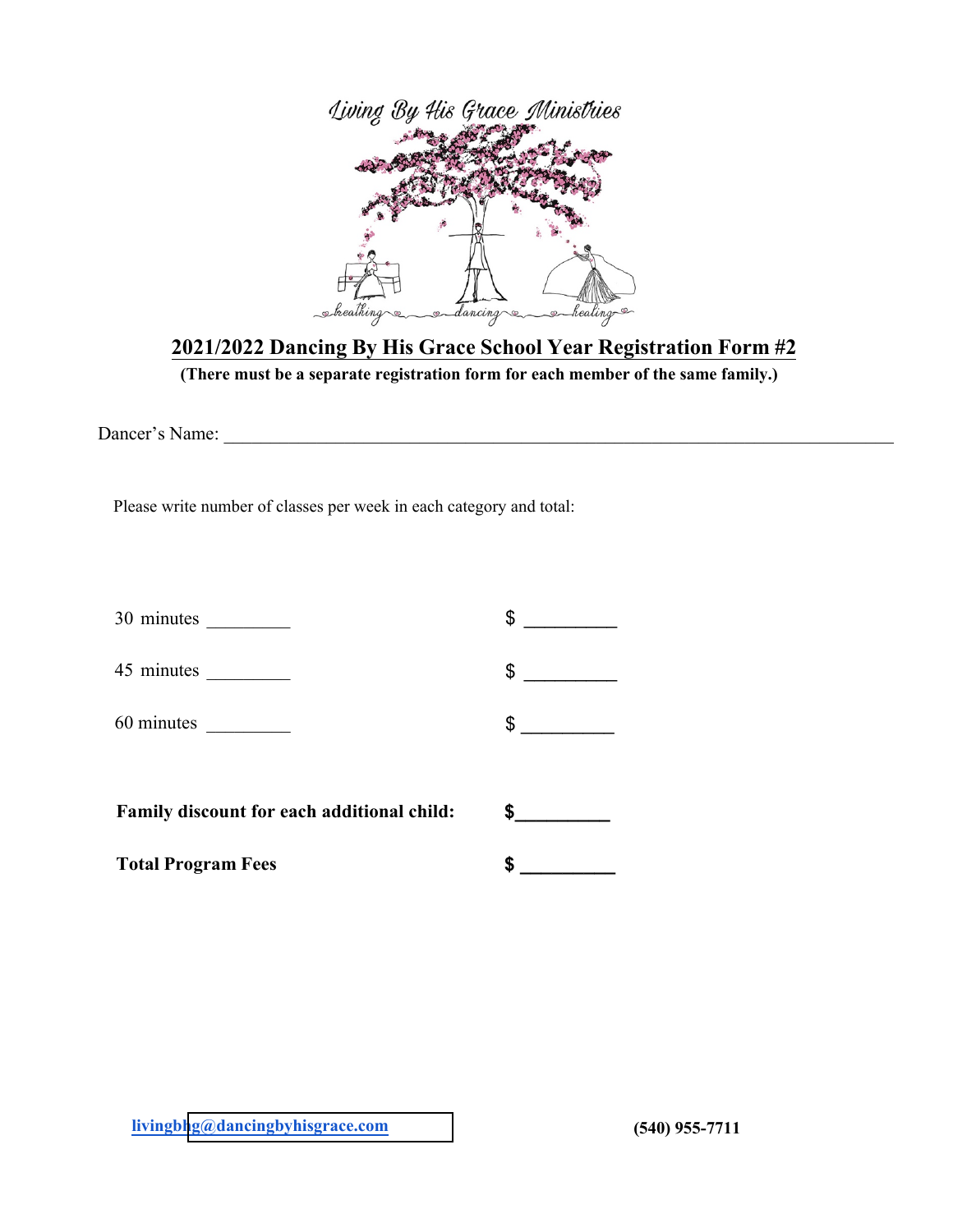

## 2021/2022 Dancing By His Grace Program Fees

The School Year Runs from September 13, 2021 - June 16, 2022

Tgikuvtcvkqp"Hgg"/"&47"rgt"uvwfgpv"\*vq"dg"rckf"wrqp"tgikuvgtkpi+ V/Ujktv"Hgg"/"&37"rgt"uvwfgpv"\*vq"dg"rckf"wrqp"tgikuvgtkpi+"" Rgthqt o cpeg"Hgg"/"&72" rgt"uvwfgpv"\*vq"dg" rckf"d{"Qevqdgt"37."4242+"

52" Okp" Encuu"/""

3z"rgt"yggm"&522"hqt"vjg"{gct"/"qt"ó"32"rc{ogpvu"qh"&52"rgt"oqpvj"\*Rgt"rgtuqp+"" 4z"rgt"yggm"&822"hqt"vjg"{gct"/"qt"/"32"rc{ogpvu"qh"&82"rgt"oqpvj"\*rgt"rgtuqp+"

 $67"Okp"$ Encuu"/" 3z"rgt"yggm"&672"hqt"vjg"{gct"/"qt"/"32"rc{ogpvu"qh"&67"rgt"oqpvj"\*rgt"rgtuqp+" 4z"rgt"yggm"&:22"hqt"vjg"{gct"/"qt/"32"rc{ogpvu"qh"&:2"rgt"oqpvj"\*rgt"rgtuqp+"

82" Okp" Encuu"/" 3z"rgt"yggm"&822"hqt"vjg"{gct"/"qt"/"32"rc{ogpvu"qh"&82"rgt"oqpvj"\*rgt"rgtuqp+" 4z"rgt"yggm"&3.322"hqt"vjg"{gct"/"qt"/32"rc{ogpvu"qh"&332"rgt"oqpvj"\*rgt"rgtuqp+" 5z"rgt"yggm"&3.822""hqt"vjg"{gct"/"qt"/32"rc{ogpvu"qh"&382"rgt"oqpvj"\*rgt"rgtuqp+""" 6z"qt" o qtg" rgt" y ggm" & 4.222" "hqt" v j g" { gct"/"qt"/32" rc { o gpvu"qh" & 422" rgt" o qpv j "\* rgt" rgtuqp+"

- 3+ Vjgtg" y knn"dg"c"32 '"f kueqwpv"hqt" gcej "cffkvkqpcn" hc o kn{" o g o dgt0"
- 4+ Cnn"Tgjgctucnu"ctg"rctv"qh"{qwt"hggu."uq"vjgtg"yknn"dg"pq"gzvtc"hggu"cuuqekcvgf"ykvj"tgjgctucn"encuugu0"
- 5+ Cnn"uvwfgpvu" o wuv" y gct"c"uvwfkq"v/ujktv"cpf"ngiikpiu"hqt"eqoowpkv{"gxgpvu."wpnguu"c"equvwog"ku"urgekhkgf0"
- 6+ Yg"yknn"jcxg"iwguv"vgcejgtu"vjtqwijqwv"vjg"{gct."cpf"vjgtg"yknn"dg"cffkvkqpcn"hggu"hqt"vjgug"encuugu0"
- 7+ Rquukdng"equvw o g"hggu."dwv"mgrv"vq"c" o kpk o w o "cu" y g"eqpvkpwg"vq" i tq y "qwt"equvw o g"nkdtct {0"